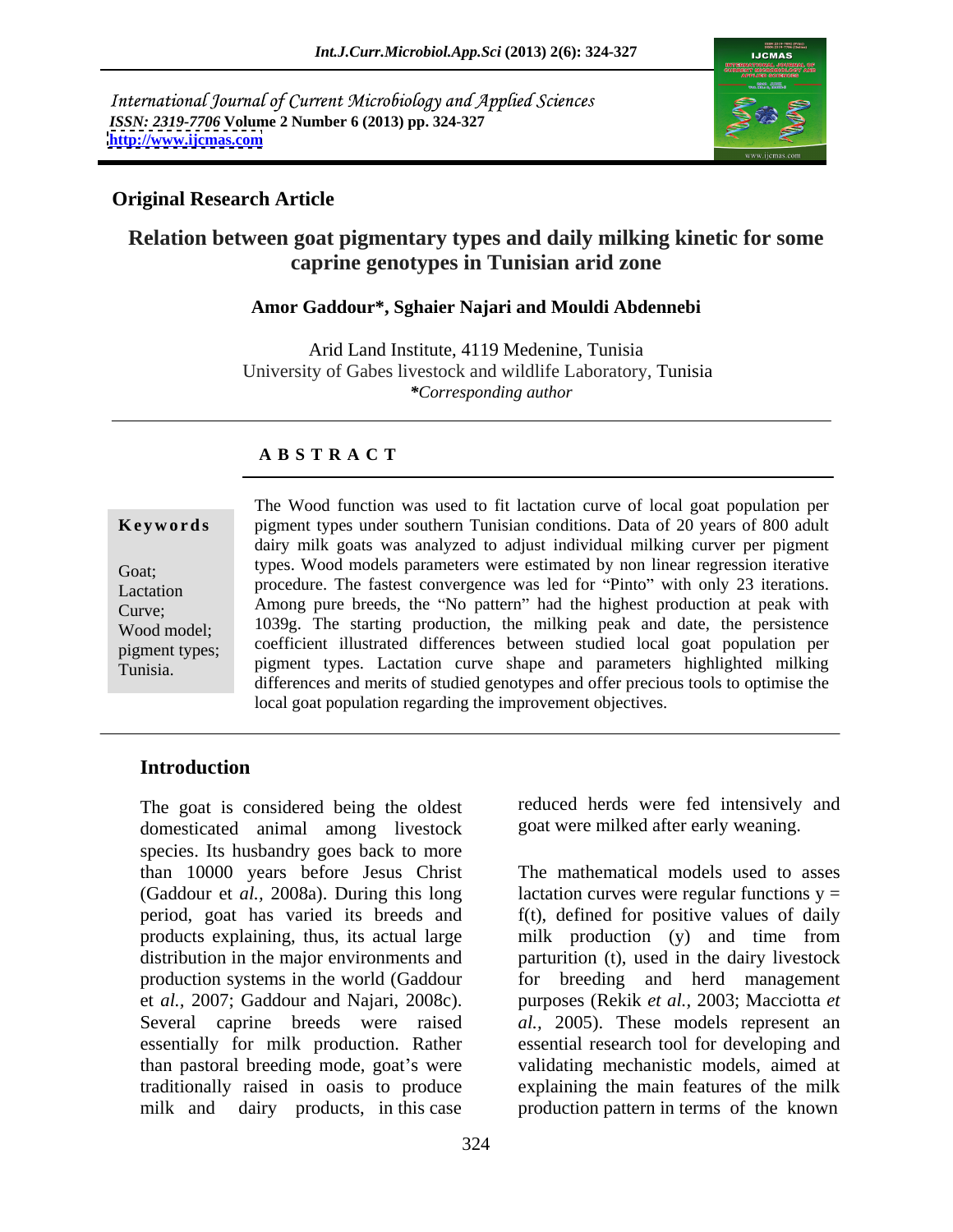biology of the mammary gland during (Gaddour *et al.,* 2008b). SPSS was the pregnancy and lactation (Macciotta *et al.,* 2005). Milking kinetic curve after parturition is characterized by a first Lactation curve adjusted by the Wood ascending phase to a peak followed by a decreasing phase (Rekik *et al.*, 2003;<br>Macciotta *et al.*, 2005). Among many  $Y_t = At^b Exy^{-ct}$ Macciotta *et al.,* 2005). Among many mathematical functions performed to describe lactation curve, the usual model Where  $Y_t$ : Dairy production (kg), t: Days used is Wood's Model, which generally uses a logarithmic transformation of an incomplete gamma curve to obtain least The Wood curve parameters (**A, b and c**) squares estimates of constants (Najari, allow the estimation of dairy parameters 2005). such as:

The present study aims at estimating the lactation curve parameters of local goat population, per pigment types as a step to characterize the milk production potentialities for each genotype. Production of peak  $(kg) = (A^*(b/c)^b)^* Exp$ 

# **Materials and Methods**

The local goat population is characterised  **Ln c** by its small size, the ability to walk long<br>distances the water shortage resistance **Results and Discussion** distances, the water shortage resistance and good kidding indexes (Gaddour *et al.,*  2007; Najari *et al.,* 2007b). A total of 993 goat's annual dairy data files are used as

To fit the lactation curve, we opted to use non-linear regression. The curve adjust the lactation curve of pure goat parameters were estimated by iterative procedure (Najari *et al.,* 2007d). As with most iterative processes of solving systems of equations (Najari *et al.,* 2007a; c), it usually give an initial estimate parameter as a starting value to induce convergence

Evaluation criteria used to compare adjustment convergence accuracy were computing difficulty and fitting goodness. Computing difficulty was defined as the number of iterations needed to converge

statistical software used.

function becomes (Rekik *et al.,* 2003):

#### $Y_t = At^b$   $Exp^{-ct}$  $\exp^{-ct}$

after parturition (days).

such as:  $\blacksquare$ 

Initial dairy production  $(Y_0) = A$ ;

Date of peak  $(\text{days}) = \mathbf{b}/\mathbf{c}$ ,

**)\*Exp b ,** 

Coefficient of persistence (%) = **100- ( b+1) Ln c** 

# **Results and Discussion**

the data for this study. estimates the performance of goat The model Wood was adopted for adjustment of the lactation curve and population per pigment types. In addition, Gaddour et al. (2008c) used this model to breeds and crosses.

process. lowest iteration number corresponded to The converging behaviour of the lactation curve fitting seems to be dependent to the data corresponding to dairy production which varies with the pigment types. The the "pinto" (Table 1). While the estimation of the "no pattern", "gelé" and "head spotted" needed about 23 iterations. The "no pattern" had the highest and the worst initial production where the value was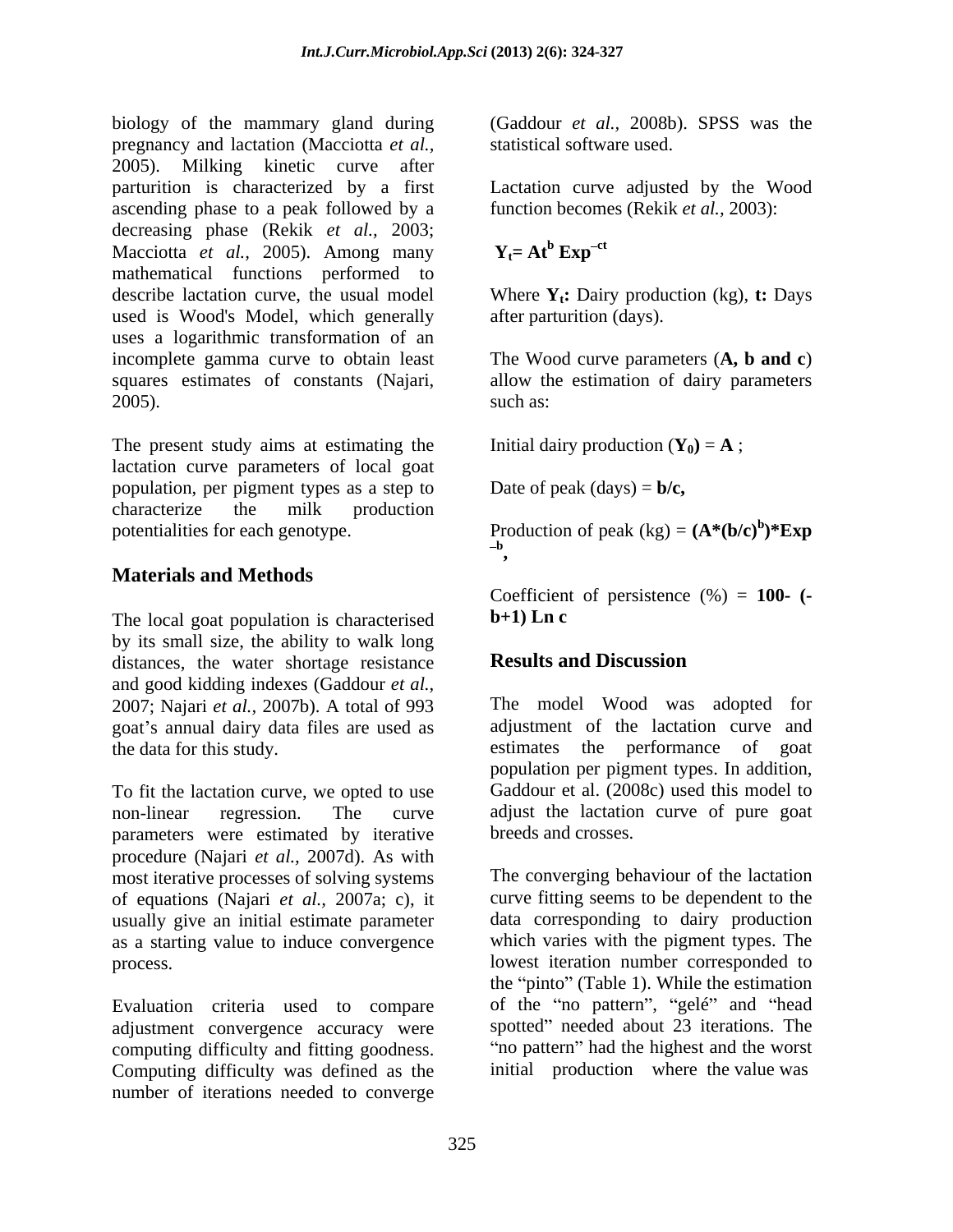| Pigment<br>types                  | <b>Nit</b> | a       | $\mathbf{b}$ |       | <b>Initial</b><br>production (g) | <b>Production</b><br>of peak $(g)$ | Date of<br>peak<br>(days) | <b>Coefficient of</b><br>persistence (%) |
|-----------------------------------|------------|---------|--------------|-------|----------------------------------|------------------------------------|---------------------------|------------------------------------------|
| Lada                              | 25         | 599,928 | 0,157        | 0,008 | 595,2                            | 818,3                              | 19,6                      | 94,4                                     |
| <b>Light</b><br>belly             | 26         | 798,994 | 0,054        | 0,006 | 794,2                            | 852,4                              | 9,0                       | 94,6                                     |
| $\mathbf{N}\mathbf{0}$<br>pattern | 22         | 1040    | 0,01         | 0,004 | 1035,8                           | 1039,1                             | 2,5                       | 94,4                                     |
| Pinto                             | 20         | 689,883 | 0,144        | 0,011 | 682,3                            | 865,2                              | 13,1                      | 94,8                                     |
| Head<br>spotte                    | 23         | 495,578 | 0,251        | 0,009 | 491,1                            | 889,0                              | 27,9                      | 94,1                                     |
| Gelé                              | 23         | 655,856 | 0,158        | 0,007 | 651,3                            | 916,3                              | 22,6                      | 94,2                                     |

**Table.1** Wood model convergence performances and curves parmeters per pigment types

Nit: Iteration number to convergence, a, b and c: Wood curve parameters.

**Figure.1** Lactation curve adjusted by the Gamma function, for local goat population per pigment types.